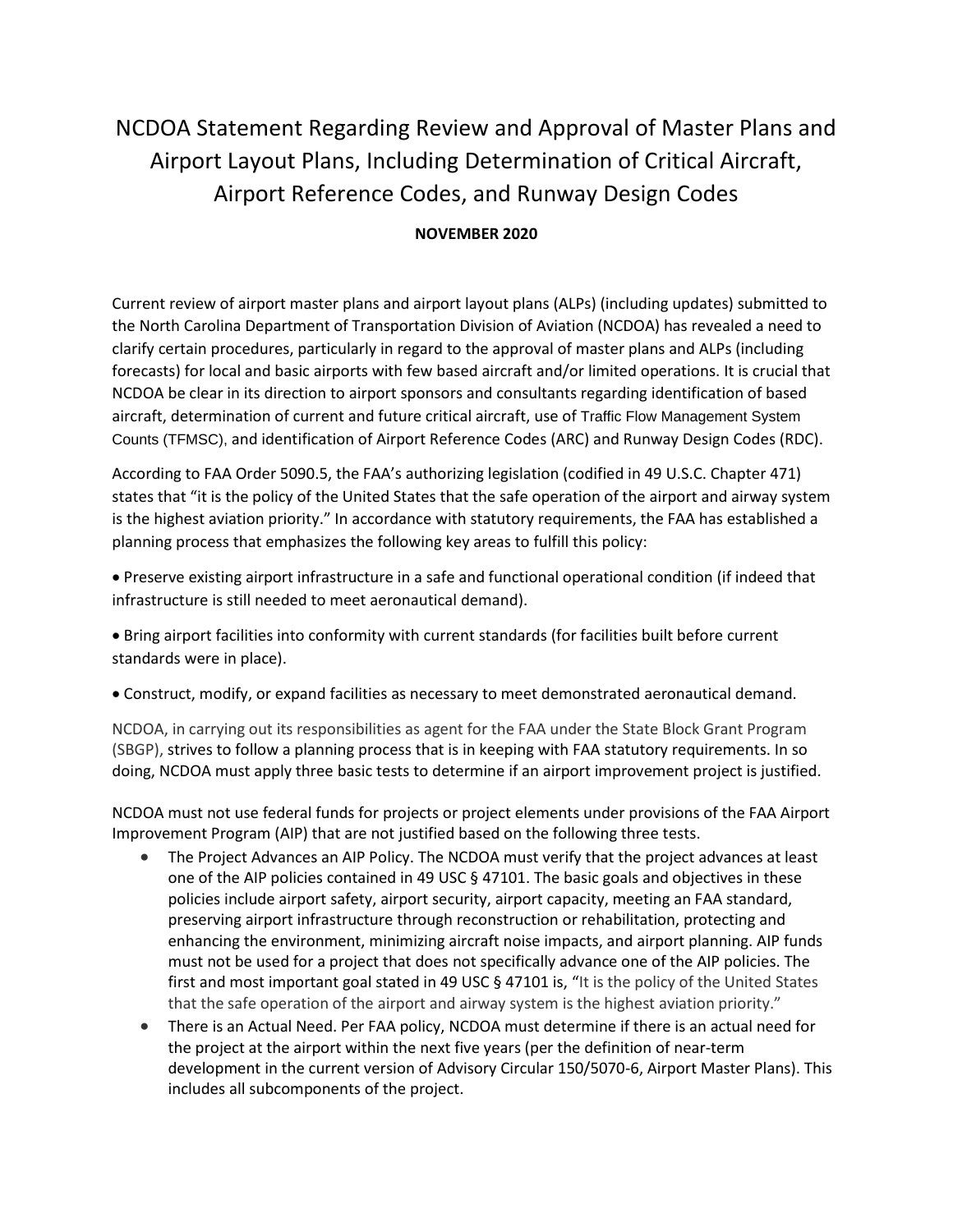• The Project Scope is Appropriate. NCDOA must determine that only the elements that are required to obtain the full benefit of the project are included in the project scope. Any elements that do not meet these criteria must stand on their own separate merit and justification. The current version of FAA Order 5100.39, Airports Capital Improvement Plan, discusses this concept in further detail in the discussions on overall development objective.

Examples of projects not meeting the tests of basic justification include:

- A sponsor has a runway shown on their ALP and would like to build it to increase capacity. However, the airport already has adequate capacity and will continue to have adequate capacity in the foreseeable future. This project is not justified because it does not advance an AIP policy. The actual need does not exist.
- A sponsor would like to build a runway extension to attract a new class of aircraft or for marketing purposes. In this case, the need is speculative and not based on documented future need. The actual need does not exist. From FAA Order 5100.38D, Change 1.

Airport master plans and ALPs are prepared to support the modernization or expansion of existing airports. **To be eligible for AIP funding, an airport improvement project must be shown on an approved ALP drawing set, which is a component of a master plan or an ALP Update.** The master plan or ALP Update must also include a capital improvement plan (CIP).

Aviation activity forecasts provide the basis for justifying the planning and proposed development identified in the airport sponsor's CIP. Forecasts should be realistic, based on the most recent data available, and reflect the current and anticipated future conditions at the airport. Planning for airport improvement requires forecasts of airport operations and fleet mix, since these define the runway and taxiway requirements. Establishment of a common, uniform definition of and methodology for determining based aircraft, existing critical aircraft, and future critical aircraft is fundamental for all deliberations of the FAA Office of Airports and of NCDOA, inclusive of planning and environmental, design and engineering, and financial decision making. Therefore, NCDOA has adopted the following procedures regarding definition and determination of key planning terms.

## **Procedure on Based Aircraft**

A fundamental step in the airport planning process is identification of based aircraft, which are defined as aircraft that are "operational and airworthy" and are based on the airport for most of the year. Nonprimary airports are required to provide this information on at least an annual basis to the FAA supported website, www.basedaircraft.com (National Based Aircraft Inventory Program which is related to the Airport Master Record (FAA Form 5010-1)). These aircraft are validated against the FAA Aircraft Registry to ensure accurate counts are used to categorize airports and in aviation forecasts. These validated counts are referred to as validated based aircraft.

Having accurate based aircraft information will help the FAA and NCDOA in planning and forecasting the growth in the general aviation community, especially as the FAA and NCDOA look at runway approaches and other system-wide improvements. Based aircraft counts are one of the criteria used to determine eligibility for inclusion in the NPIAS, which is a requirement to receive Federal funds.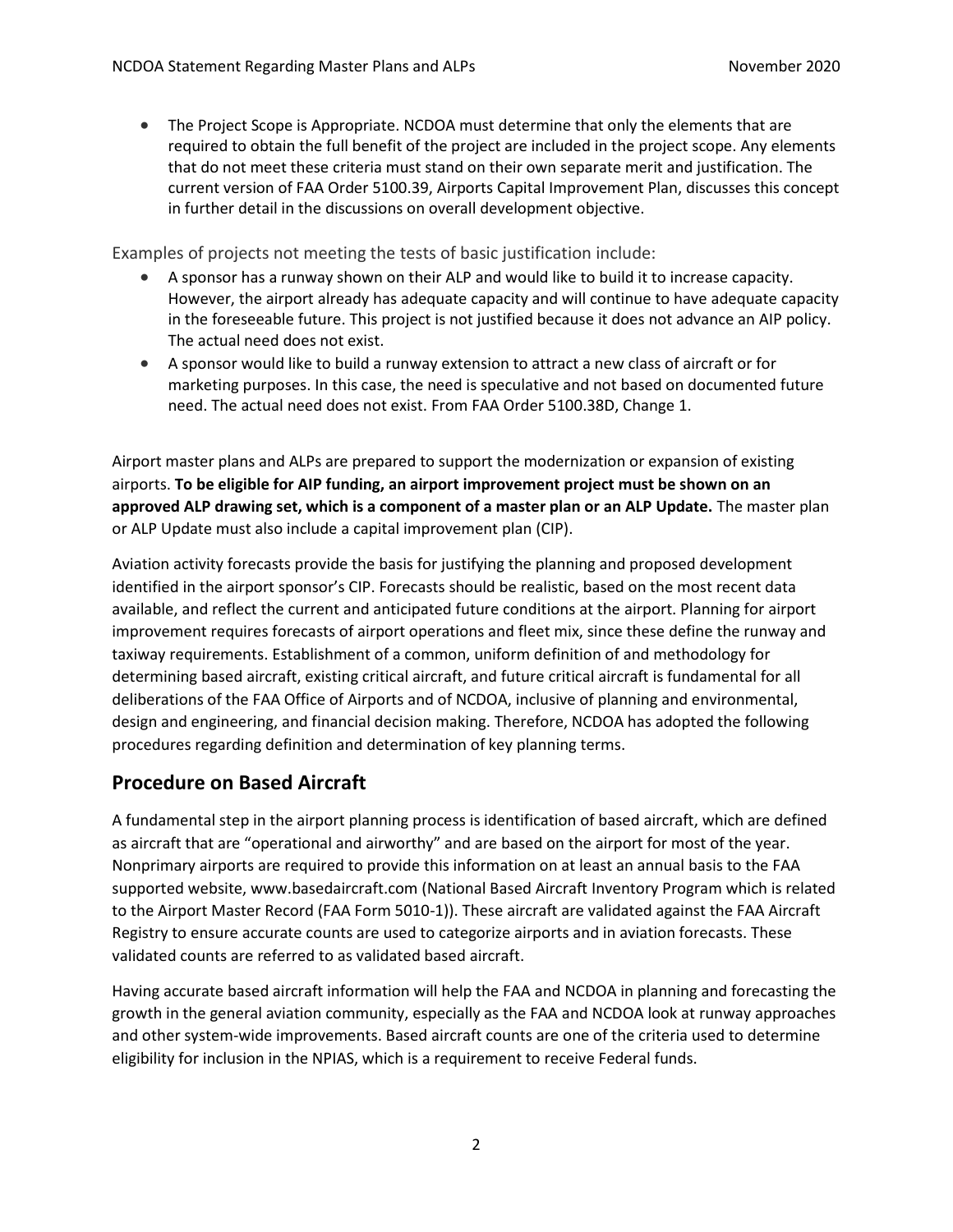It is NCDOA procedure that validated based aircraft counts, as reported in the National Based Aircraft Inventory Program, provide NCDOA with the most consistent and verifiable count of based aircraft for NPIAS planning. Aircraft counts that do not match validated aircraft counts, or which have not been confirmed by the airport sponsor in the last year, will not be accepted. (Note: Although based aircraft counts are important, they are rarely if ever the sole criteria in decision making and shouldn't cause the airport operator undue concern if a single aircraft isn't considered to be "validated.")

## **Procedure on Existing and Future Critical Aircraft**

For most projects, NCDOA must determine if a project is justified based on the applicable critical aircraft for the project. "Critical aircraft" is defined as the most demanding aircraft type, or grouping of aircraft with similar characteristics, that make regular use of the airport. Regular use is defined as 500 annual operations or more, including both itinerant and local operations but excluding touch-and-go operations. An operation is either a takeoff or landing.

Also called "design aircraft" or "critical design aircraft," the defined critical aircraft is that aircraft that planners and others use to determine the airport design standards for a specific runway, taxiway, taxilane, apron, or other facility. This aircraft can be a specific aircraft model or a composite of several aircraft with "similar characteristics" using or expected to make regular use at the airport or part of the airport. The specific rules and guidelines for determining the applicable critical aircraft is contained in the current version of Advisory Circular 150/5000-17, Critical Aircraft and Regular Use Determination, which must be used by NCDOA to determine the critical aircraft for specific projects and airport types. Use of the "similar characteristics" definition allows the grouping of aircraft with similar wingspans or tail heights to determine the most demanding Aircraft Approach Category (AAC), and the grouping of aircraft with similar approach speeds to determine the most demanding Airplane Design Group (ADG). Examples of this methodology are provided in AC 150/5000-17.

It should be noted that it is appropriate to combine all ADG "B" aircraft operations (including all B-I and B-II), and all AAC "II" operations (including all B-II and C-II) to establish that the critical aircraft is the B-II aircraft, but it is not appropriate to combine all AAC operations of B or faster aircraft (including C, D and E) and all ADG operations of II or greater dimensional aircraft (including III, IV, V and VI) to establish B-II as the critical aircraft. Doing so could tend to skew the count by inclusion of larger and faster aircraft that do not make regular use of the airport, thus inappropriately supporting designs and improvement plans for which there is no actual need. According to FAA AC 150/5000-17, the critical aircraft determination cannot be applied to any aircraft or grouping of aircraft that does not regularly use the airport.

NCDOA has the option to determine that a project is justified based on existing activity at the airport or activity that is projected to be at the airport within the next five years. NCDOA requires the sponsor to submit letters of support from airport users if the justification is based on projected activity. The letter must describe the airport user's plans or anticipated activity by the most demanding airplane, or critical aircraft.

The critical aircraft determination is an important aspect of airport planning and design for federally obligated airports. An accurate critical aircraft determination helps to ensure the proper development of airport facilities and appropriate federal investment in airport facilities. Therefore, the Airport Reference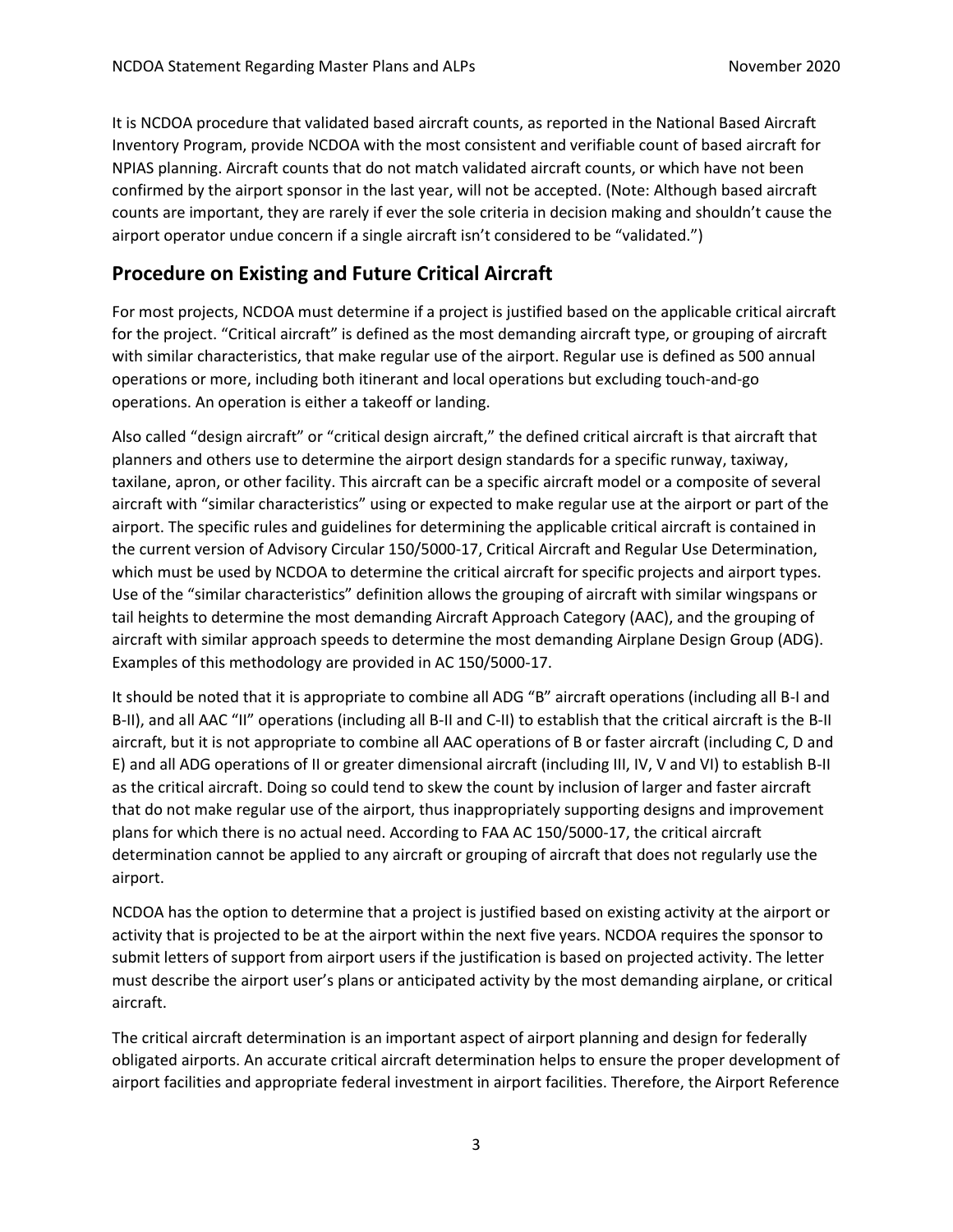Code and Runway Design Code shown on the ALP drawing set should reflect the critical aircraft determination in the master plan or ALP Update forecast, with certain exceptions, as provided below.

At airports without an airport traffic control tower (ATCT) or other means to track aviation activity, methods for estimating total aircraft operations may include (among others):

- Traffic Flow Management System Counts (TFMSC). Completed Instrument Flight Rules (IFR) flight plan data is available for most airports, either towered or non-towered, from the FAA's Aviation System Performance Metrics web site. IFR counts of jet and turboprop operations, once normalized, are considered representative of the total operations of these aircraft characteristics, which nearly always operate on IFR flight plans. This is useful for critical aircraft determinations, since jets and turboprops can often be the most demanding aircraft types operating at a general aviation airport.
- Airport or aircraft operator reports. Aircraft landing fee reports, fuel sale records, aircraft operator logs, etc., may be used if developed with a reliable and consistent methodology for data collection. To be useful, the logs would need to record the aircraft make and model.

In draft reports submitted to NCDOA, many airport sponsor/consultants have expressed doubt concerning the usefulness and accuracy of TFMSC data for critical aircraft determinations and operational forecasts. Draft master plan and ALP reports note that instrument flight rule (IFR) operations are sometimes cancelled in flight by pilots after departure, or before arrival. It is sometimes assumed, therefore, that TFMSC data is unreliable.

It is true that flights that file IFR after departing or cancel on approach can be not counted in TFMSC, but the real question is how often does that happen? The anecdotal data suggests it is less than <9% normally at general aviation airports. Overall, TFMSC captures better than 95% of the IFR traffic in the system. Any statement in a master plan or ALP report to the effect that "a large portion" of IFR operations are not accounted for in TFMSC, without being supported with specific information about local conditions at the airport, is speculative.

NCDOA has received direction in this regard from FAA, as follows.

TFMSC is an operations count which uses a synthesis of the radar track and then the flight plan information to validate that the operation occurred (via the track) and then links that operation to the aircraft type, origin/destination, etc., that is in the flight plan. Because this provides a reliable count of IFR operations, FAA references it as a preferred methodology in the Critical Aircraft AC for the purpose of determining the existing critical aircraft -- since the business jet and large turboprops that are often the critical aircraft normally fly IFR.

But, using TFMSC to generate an annual operations forecast is a much different question. FAA does not have a single recommended methodology to estimate annual operations from TFMSC. At general aviation (GA) towered airports, about 25%-27% of operations are IFR. But it is not clear if the towered IFR to VFR ratios extend to lower activity at non-towered GA airports.

So, this is a key distinction – TFMSC is directly useful to the existing critical aircraft determination, but it is just one of several inputs into the annual operations count. Normalized TFMSC provides a credible estimate of IFR counts. But that leaves VFR still to be estimated. Except with installation of validated operations counters, the methodologies to develop VFR counts all have significant